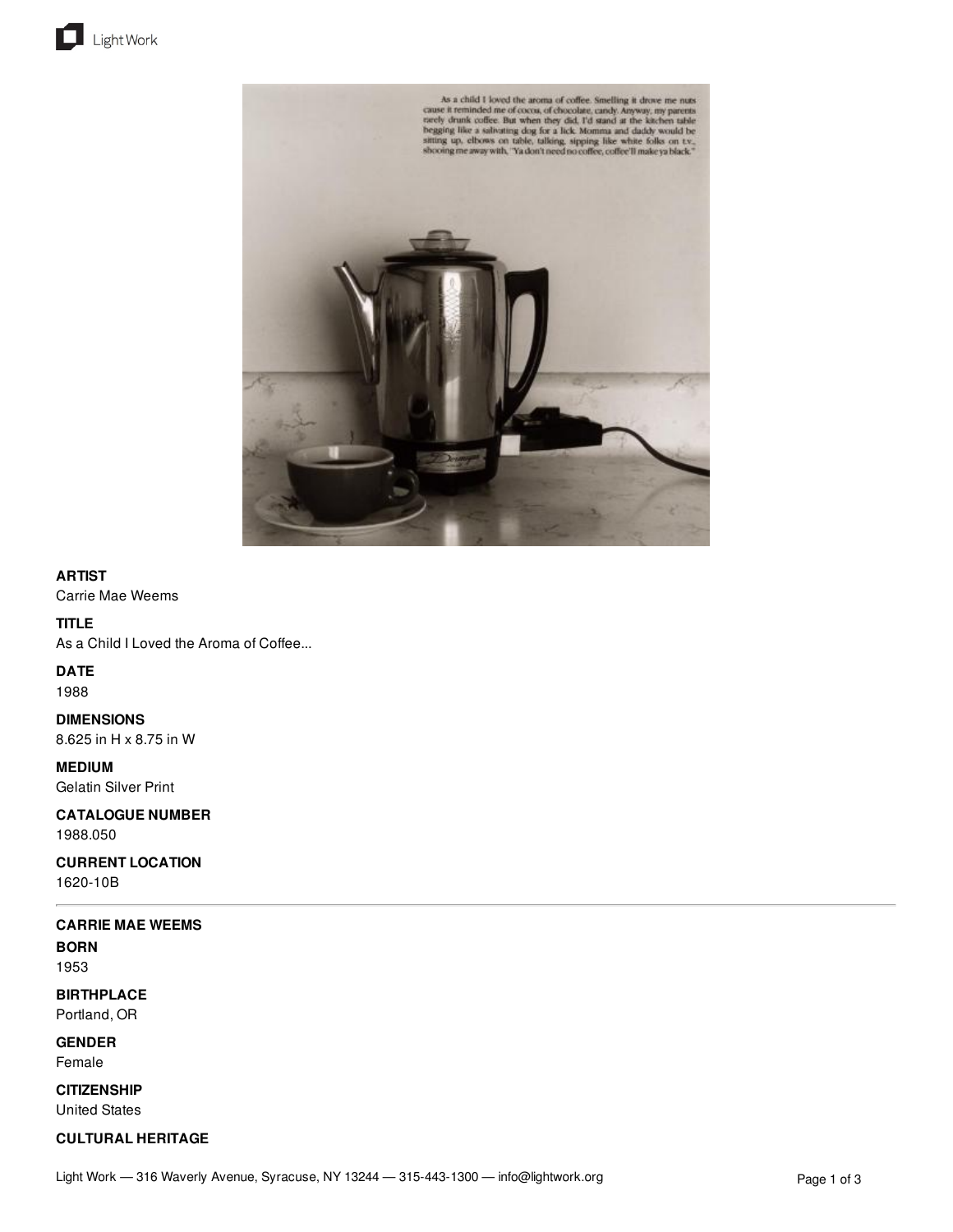

African-American

## **LIGHT WORK RELATIONSHIP**

Artist-in-Residence, 1988 Fine Print Program, 1991 Platinum Editions, 1998 Robert B. Menschel Gallery, 1996 The Light Work Collection: Circumstances Over DesignMain Gallery, 2003 Group Exhibition - Embracing EatonvilleLecturer, 2009 Master Print Edition, 2011 Book Collectors Program, 2011 Social StudiesFine Print Program, 2004 Book Collectors Program, 2017 Kitchen Table SeriesFine Print Program, 1998 Fine Print Program, 2011 Kathleen O. Ellis Gallery, 2018 Be Strong and Do Not Betray Your Soul

### **LIGHT WORK PUBLICATIONS**

Contact Sheet 61 Contact Sheet 97 Contact Sheet 124 Menschel Gallery Catalogue 45 Contact Sheet 173 Contact Sheet 198

#### **BIOGRAPHY**

Carrie Mae Weems is considered one of the most influential contemporary American artists. In a career spanning over 30 years, she has investigated family relationships, cultural identity, sexism, class, political systems and the consequences of power. Weems' complex body of art employs photographs, text, fabric, audio, digital images, installation and video. Weems has received numerous awards, grants and fellowships, including the prestigious MacArthur "Genius" grant and the Prix de Roma. She is represented in public and private collections around the world, including The Metropolitan Museum of Art, The Museum of Fine Arts, Houston, The Museum of Modern Art and the Museum of Contemporary Art, Los Angeles. Weems participated in Light Work's Artist-in-Residence program in 1988.

#### **ESSAYS**

A black female comedian delivered a joke recently on TV that went something like this "I think it's important for white people to get to know black people better...at least then, you might have a reason for not liking us." Jokes, stories and anecdotes pass from generation to generation can sustain prejudice, but they can also help us understand our own personal history so that we can draw strength from knowing who we are. Carrie Mae Weems investigates the power of racial jokes and explores the tradition of oral history in her work which incorporates photographs, narratives, autobiographical accounts and hearsay. Weems feels that "there is something grand in the knowing and creating of ourselves, and something grander still about how we know and create our personal histories." She transforms these feelings into photographs and text that expose our need to understand our personal prejudices while uncovering our profound will to ignore them. In the hands of a less skilled artist these ideas could be overwhelmed by reactionary ramblings or dismissed as rhetorical preachings. Weems is a skilled storyteller, she conveys her strong personal convictions so that her point is embraced , while the listener is engaged by how the story is told. Carrie Mae Weems was an Artist-in-Residence at Light Work from July 1-30, 1988. She lives in Northampton, MA and teaches photography at Hamphshire College in Amherst, MA and at Hunter College in New York City. Jeffrey Hoone (c)1988The seminal Kitchen Table Series by Carrie Mae Weems is widely recognized as a masterpiece of performance and story-telling within the photographic image. In this series, Weems uses a subtle vocabulary of props, gesture, and gaze to frame complex questions about identity, gender construction, representation, parenthood, and the nature of human relationships. Weems describes her intention of Kitchen Table Series as a personal view on the world around her, "I endeavored to intertwine themes as I have found them in–racial, sexual, and cultural identity and history–and presented them with overtones of humor and sadness, loss and redemption." The nonlinear narrative and issues presented in Weems' Kitchen Table Series remain as topical and thought-provoking today as when the images were first created in the early 1990s. Rendered in exquisite black-and-white, this Gelatin Silver Print is hand-printed by Griffin Editions in New York City. See more at: http://www.lightwork.org/shop/carrie-mae-weems/#sthash.h3fN0A09.dpufUn/Common Threads In organizing the exhibition "Un/Common Threads: Selections from the Light Work Collection," curator Kaylen Williams went beyond a superficial perception of diversity that has become pervasive in the United States. As a 2007 study by the sociology department at University of Minnesota revealed, many Americans happily endorse diversity as a nebulous concept; however, many are still at a loss to discuss the specifics of diversity and its related sub-topics, such as gender, race, ethnicity, economic status, and sexual orientation. (1) "Un/Common Threads" harnessed the power of photographs, using a visual language to voice these all-important specifics of diversity. Williams used the visual language that coalesced among the various images to stimulate dialogue about the complex challenges of a pluralist culture in ways that addressed both broad and personal implications. Exhibiting together the work of artists such as Myra Greene, Dawoud Bey, Clarissa Sligh, Yuri Marder, Hank Willis Thomas, and Binh Danh, among others, certainly highlighted the individuality of their concerns and aesthetic choices. Yet this varied grouping also served a common goal by giving voice to specific, possibly contentious topics surrounding diversity. To emphasize this unity of purpose, Williams combined the "Un/" in the exhibition title with "Common Threads," acknowledging the connections that can occur between diverse artists and the viewers of their work. Many of the photographs in "Un/Common Threads" manage to evoke the idea of connections and also simultaneously turn it on its head by asking viewers to re-examine preconceptions that they may bring with them into the gallery. Ellen M. Blalock's photograph, "Jermane," a portrait of a black teenage father pictured full-frame in an intimate embrace with his baby daughter, may provide a good example of this phenomenon. Those who find themselves jarred by the tender presence of emotion displayed by the young African American father must question and explore the sources of any biases regarding age, race, and gender. This is the inherent power of such photographs—when a viewer accepts involvement in questioning such preconceived connections, he or she is more inclined to get involved in talk of answers that can lead to a deeper understanding of identity and diversity. Many of the artists whose work